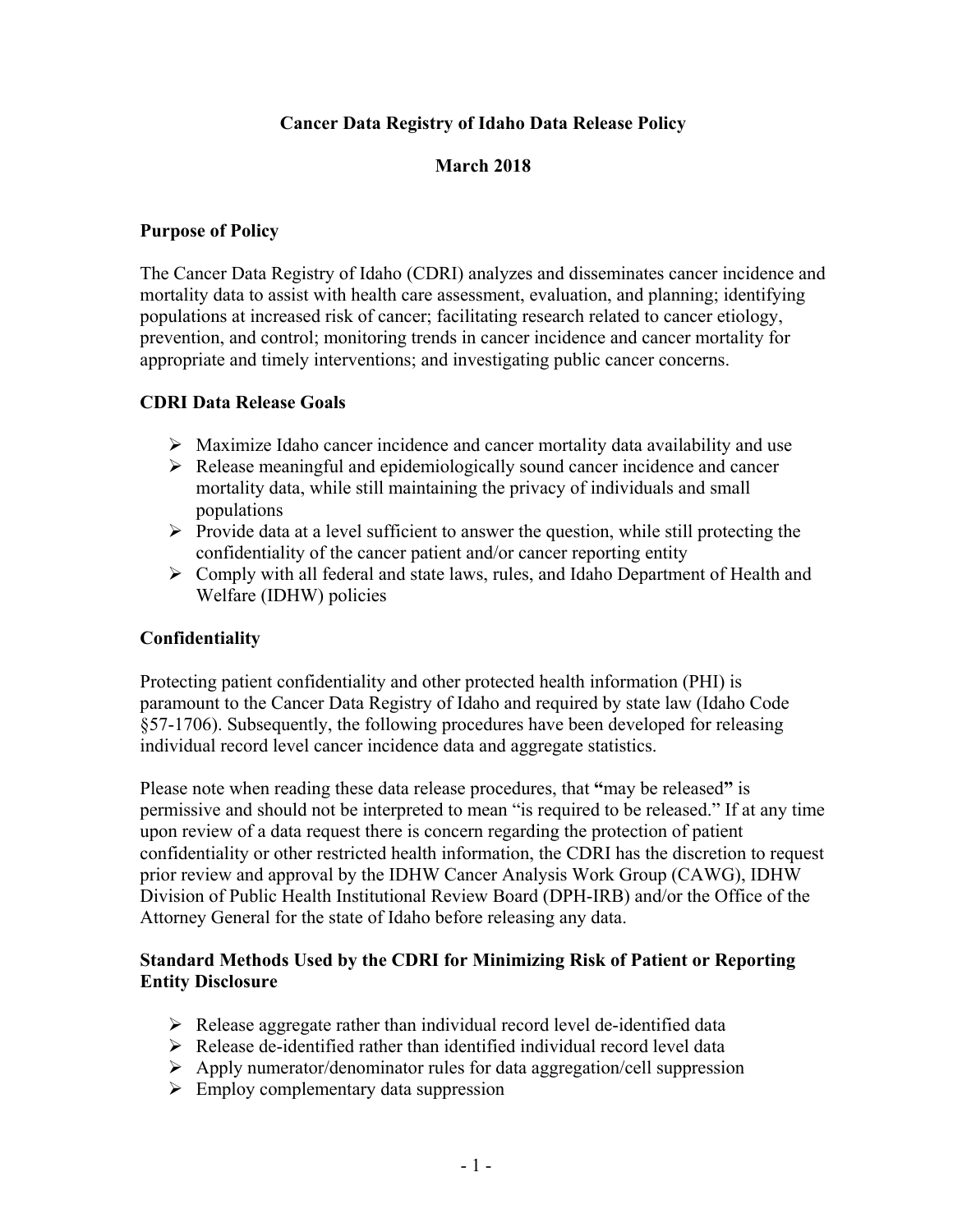- $\triangleright$  Reduce geographic specificity
- $\triangleright$  Aggregate years of data
- $\triangleright$  Remove extremely rare events (e.g., transsexual cancers, prostate cancer in a male less than 20 years old)
- $\triangleright$  Provide only those variables necessary to answer the question
- $\triangleright$  Categorize and recode variables to aggregate data values (e.g., provide age groups rather than individual age, provide an age rather than date of birth and actual date of diagnosis, provide only diagnosis year rather than actual date of diagnosis)

## **Acknowledgment of CDRI Incidence Data and CDC Support**

CDRI requests that any person or organization reporting results or analyses using CDRI incidence data include the following statement of acknowledgement in the analysis, presentation, report, or publication:

"Cancer incidence data have been provided by the Cancer Data Registry of Idaho, <date>."

We acknowledge the National Program of Cancer Registries (NPCR), Centers for Disease Control and Prevention, for its support of CDRI under cooperative agreement #NU58DP006270.

#### **Data Charges**

The CDRI reserves the right to charge for data requests at any time. The CDRI will notify the requester in advance of fulfilling the request if charges will be assessed. In general, there will be no charge for data requests for cancer incidence or cancer mortality information that can be completed in less than two hours. Detailed requests will most likely result in a charge for CDRI services.

#### **Release of Idaho Cancer Incidence Data**

- 1. No person will attempt to use these data to learn the identity of any person or cancer reporting entity without prior CAWG and IRB approval.
- 2. If the identity of any person or cancer reporting entity should be discovered inadvertently:
	- o No use will be made of this knowledge
	- o The CDRI Epidemiologist, Chris Johnson, MPH, will be advised immediately of the incident by calling (208) 489-1380
	- o The information that would identify an individual or cancer reporting entity will be safeguarded or destroyed, as requested by CDRI
	- o No one else will be informed of the discovery
- 3. Data requests will be completed using the most current and complete Idaho resident cancer incidence data available. Statewide data will be at least 90% complete before being used to fulfill data requests, in accordance with national cancer surveillance standards.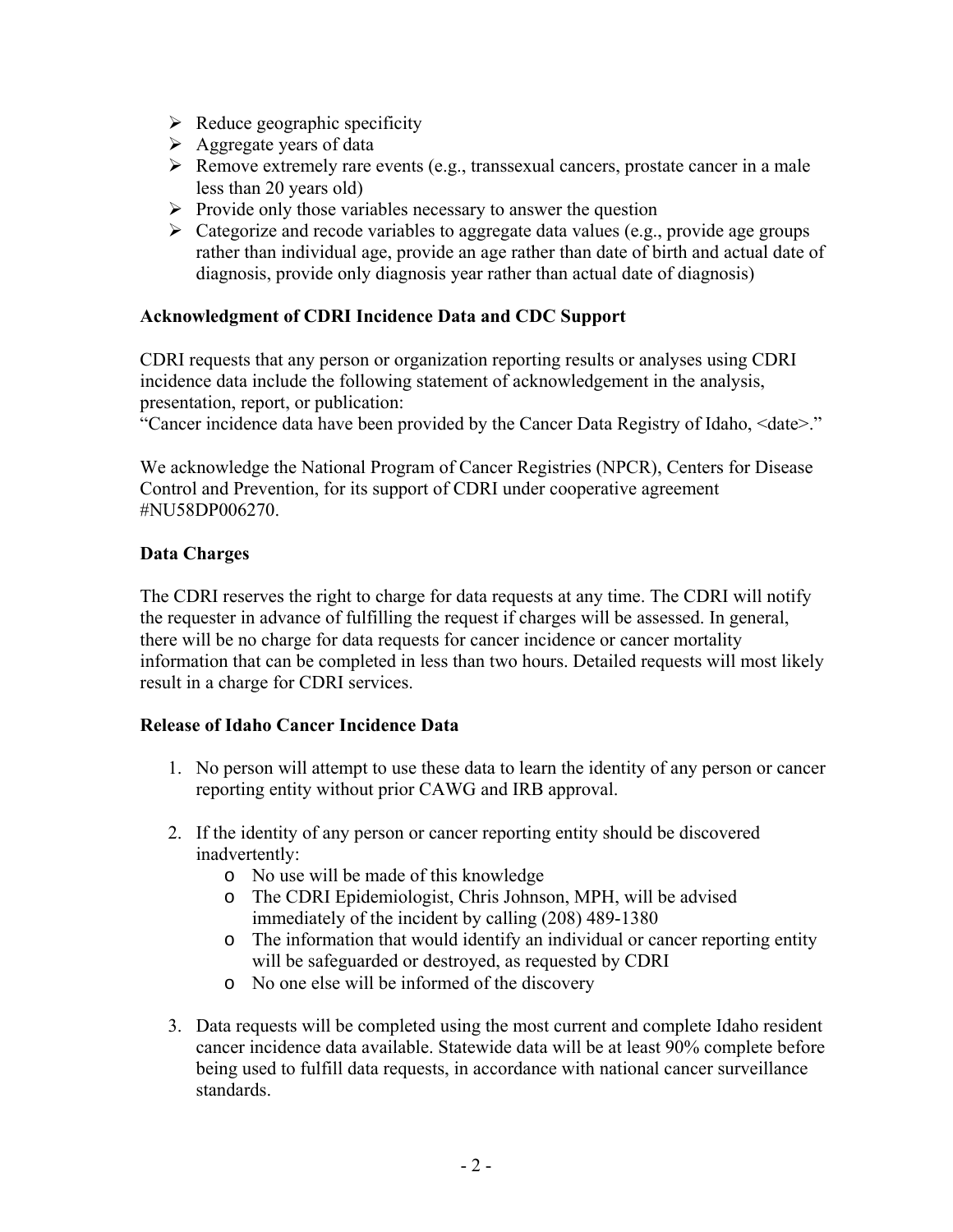- 4. For research projects with CAWG and IRB approval, files containing individual cancer records with personal identifiers will not contain cancer records reported to CDRI solely by other state registries, the Mountain Home Air Force Base (MHAFB), the Veterans Health Administration (VHA), or solely via death certificate (DCO) due to confidentiality requirements from these sources. Deidentified files and aggregate statistical analyses will contain these records. Idaho resident cases reported solely by out of state, MHAFB, VHA, and DCO account for approximately 10% percent of the total cancer incidence data.
- 5. Rates will not be suppressed for statistical stability reasons if confidence intervals and/or standard errors for the rates are provided to allow evaluation of rate statistical stability. Generally, an incidence or mortality rate with fewer than 16–20 cases or deaths will result in a standard error of the rate that is at least 25% as large as the rate itself. Equivalently, a 95% confidence interval around the rate at least as large as the rate itself is also generally considered unstable.
- 6. *All personal identifiers* (name, date of birth, social security number, date of death, address (excluding county), census tract, block, latitude/longitude, reporting health care facility, pathology laboratory, or health care practitioner) must be removed from data before release, unless prior approval is obtained from CAWG.
- 7. *Statewide, public health district, and county level total counts* by cancer primary site may be released for single years without concern for the numbers of cases/small cell size.
- 8. Rates and counts will be suppressed for individual years and geographic levels below county in order to protect confidentiality when there are fewer than six cases of the cancer primary site of interest.
- 9. *For less than three years combined sub-county level data*, prior CAWG approval must be obtained before release.
- 10. *ZIP Code level counts* may only be released without prior CAWG approval for:
	- a. A minimum of three years combined data and grouped by no more than two additional variables (i.e., sex and cancer site, cancer site and race/ethnicity)
	- b. If age is requested, only ten year or greater age groups will be used
- 11. *Rates at the ZIP Code level* will not be provided by CDRI, due to the lack of zip code level population data for all data years and the small numbers of cases.
- 12. *Geocodes* for Idaho census tract and census block group are maintained by CDRI. Neither geocodes at the census tract or census block group level, nor address data, will be released without CAWG and IRB approval.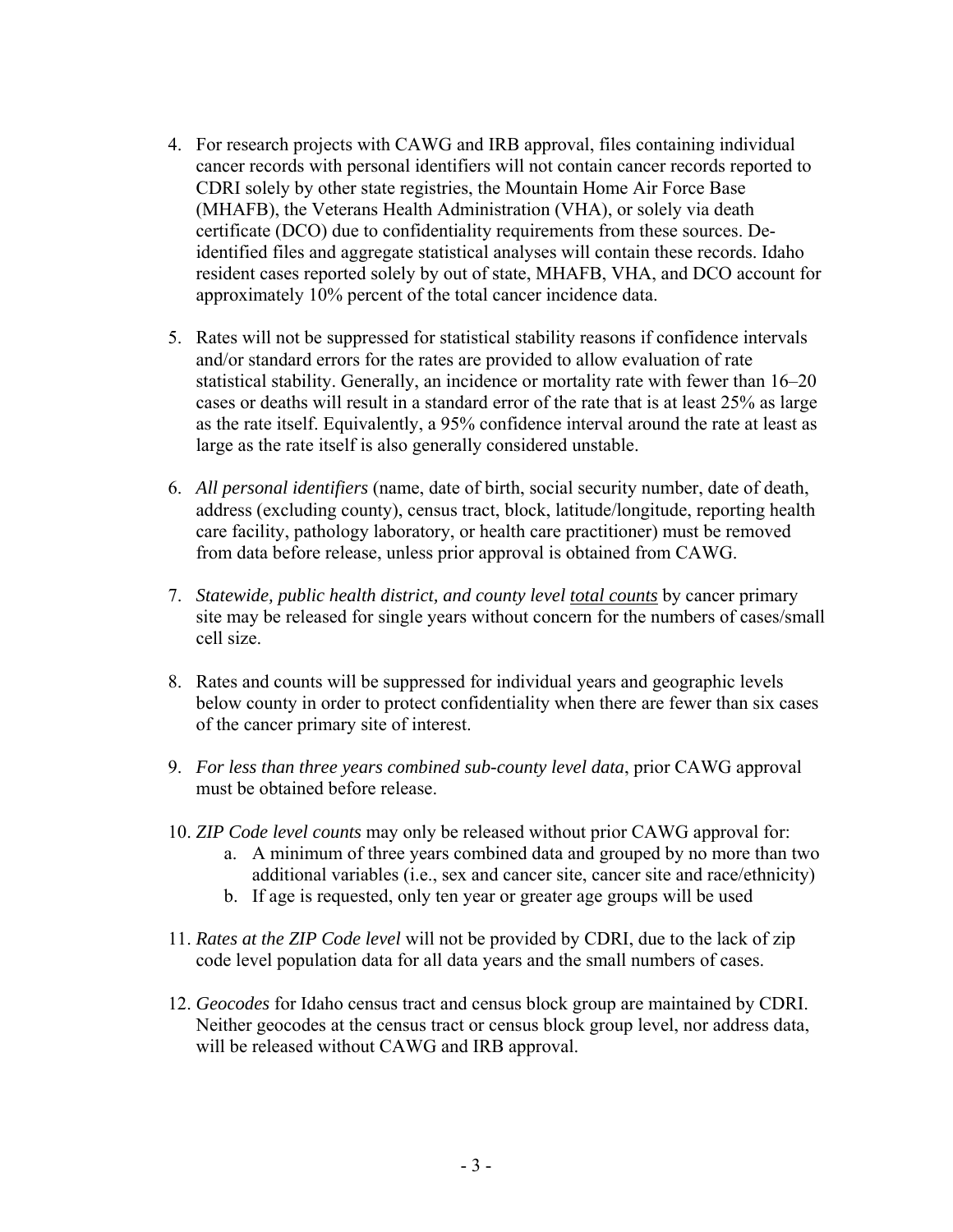- 13. *Aggregate or individual record-level data containing no other personal identifiers other than the name(s) of a specific health care facility, clinical laboratory, or health care practitioner* may only be released if:
	- a. The data release is to the health care facility, clinical laboratory, or health care practitioner that originally reported the data, or
	- b. Prior written authorization is obtained from the health care facility, clinical laboratory, or health care practitioner that reported the data; and CAWG approval is obtained.
- 14. CDRI may provide *patient-specific information* back to the reporting entity that supplied the specific data (health care facility, clinical laboratory, and/or health care practitioner) without CAWG approval.
- 15. *Patient-specific information* may be shared with another state central cancer registry by CDRI after receiving a written request and confirming there is a current out-of-state data exchange agreement between the requesting state registry and CDRI.
- 16. *An individual's cancer record* or information contained on that cancer record may only be released to the individual if they submit a notarized PATIENT'S RECORD REQUEST FORM (available at idcancer.org). For deceased patients, immediate family members may request the cancer record by submitting a notarized RELATIVE RECORD REQUEST FORM FOR DECEASED PATIENTS. CDRI also has a mechanism to release information about a patient to a parent or legal guardian of the patient if the patient is a minor, legal guardian if the patient is incapacitated, or an attorney ad litem for the patient. These requests require submission of a notarized CDRI RECORD REQUEST FORM FOR PATIENTS WHO ARE ALIVE and proof of relation and/or acknowledgement of legal representation. Cancer Data Registry of Idaho data are not considered an "Open Record."

## **Release of Idaho Cancer Mortality Data**

- 1. Under agreement with the IDHW DPH Bureau of Vital Records and Health Statistics (BVRHS), CDRI may provide aggregate cancer mortality statistics for Idaho resident deaths occurring from 1970 to the most recently available mortality year. CDRI refers all other requests for mortality data to BVRHS.
- 2. CDRI utilizes the same data release procedures for releasing statistical data for both cancer incidence and cancer mortality data.
- 3. CDRI populates database records for deceased cases with the patient's state, date, and underlying cause of death and death certificate number via annual linkages with Idaho mortality data provided by BVRHS and the National Center for Health Statistics National Death Index (NCHS–NDI).